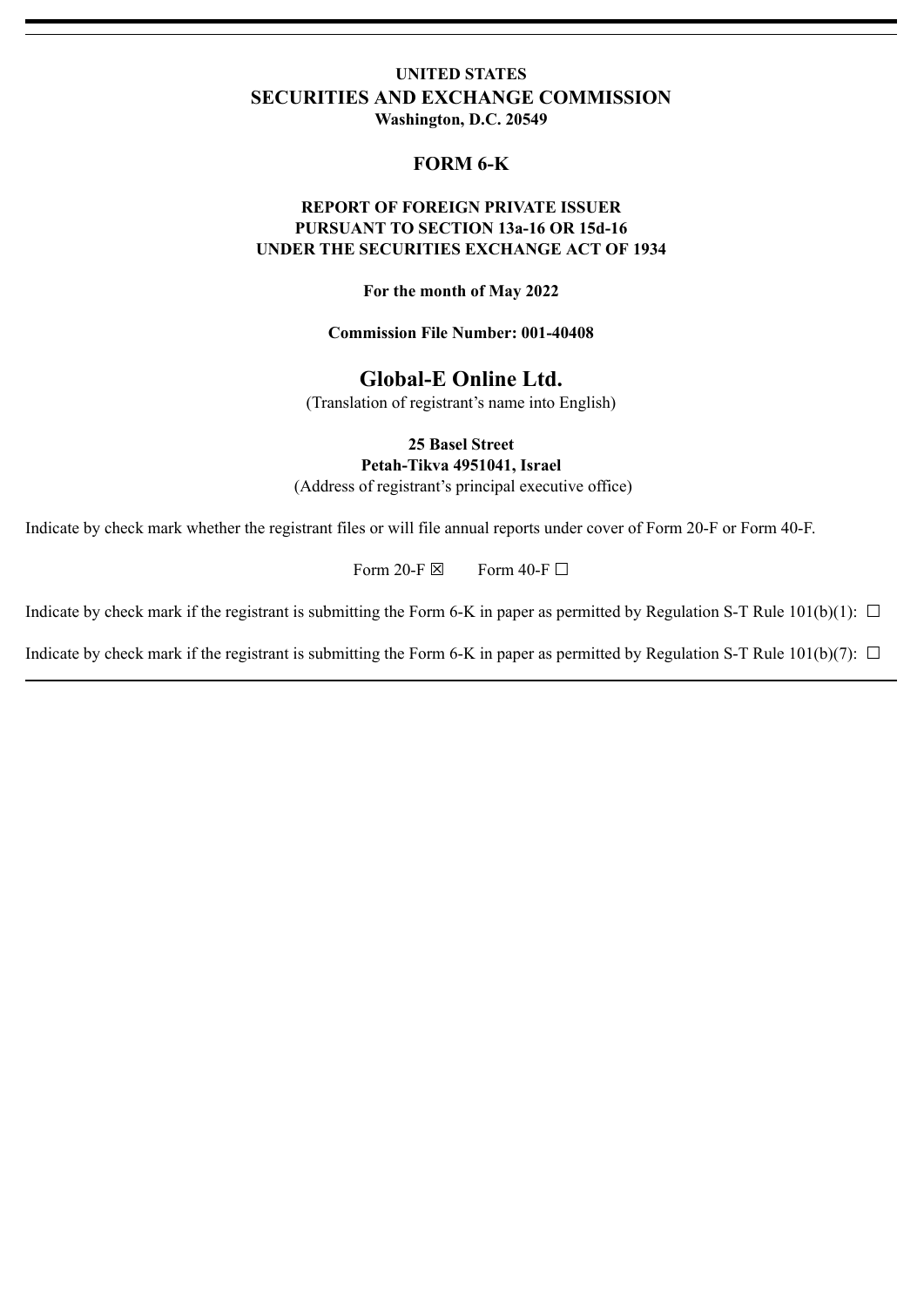An Annual General Meeting of Shareholders of Global-E Online Ltd. (the "*Company*"), will be held on Tuesday, June 21, 2022, at 4:00 p.m. (Israel time), at 9 HaPsagot, building D, Petah-Tikva, 4951041, Israel. In connection with the Annual General Meeting of Shareholders, the Company hereby furnishes the following documents:

(i) Notice and Proxy Statement with respect to the Company's Annual General Meeting of Shareholders describing proposals to be voted upon at the meeting, the procedure for voting in person or by proxy at the meeting and various other details related to the meeting; and

(ii)Proxy Card whereby holders of ordinary shares of the Company may vote at the meeting without attending in person.

The Notice and Proxy Statement is attached to this Form 6-K as Exhibit 99.1 and the Proxy Card is attached to this Form 6-K as Exhibit 99.2.

This Form 6-K and related exhibits are hereby incorporated by reference into the Company's Registration Statements on Form S-8 (Registration Nos. 333-256403 and 333-264156).

| Exhibit No. Description |                                                                                                                             |
|-------------------------|-----------------------------------------------------------------------------------------------------------------------------|
| 99.1                    | Notice and Proxy Statement with respect to the Company's Annual General Meeting of Shareholders to be held on June 21, 2022 |
| 99.2                    | Proxy Card for the Company's Annual General Meeting of Shareholders to be held on June 21, 2022                             |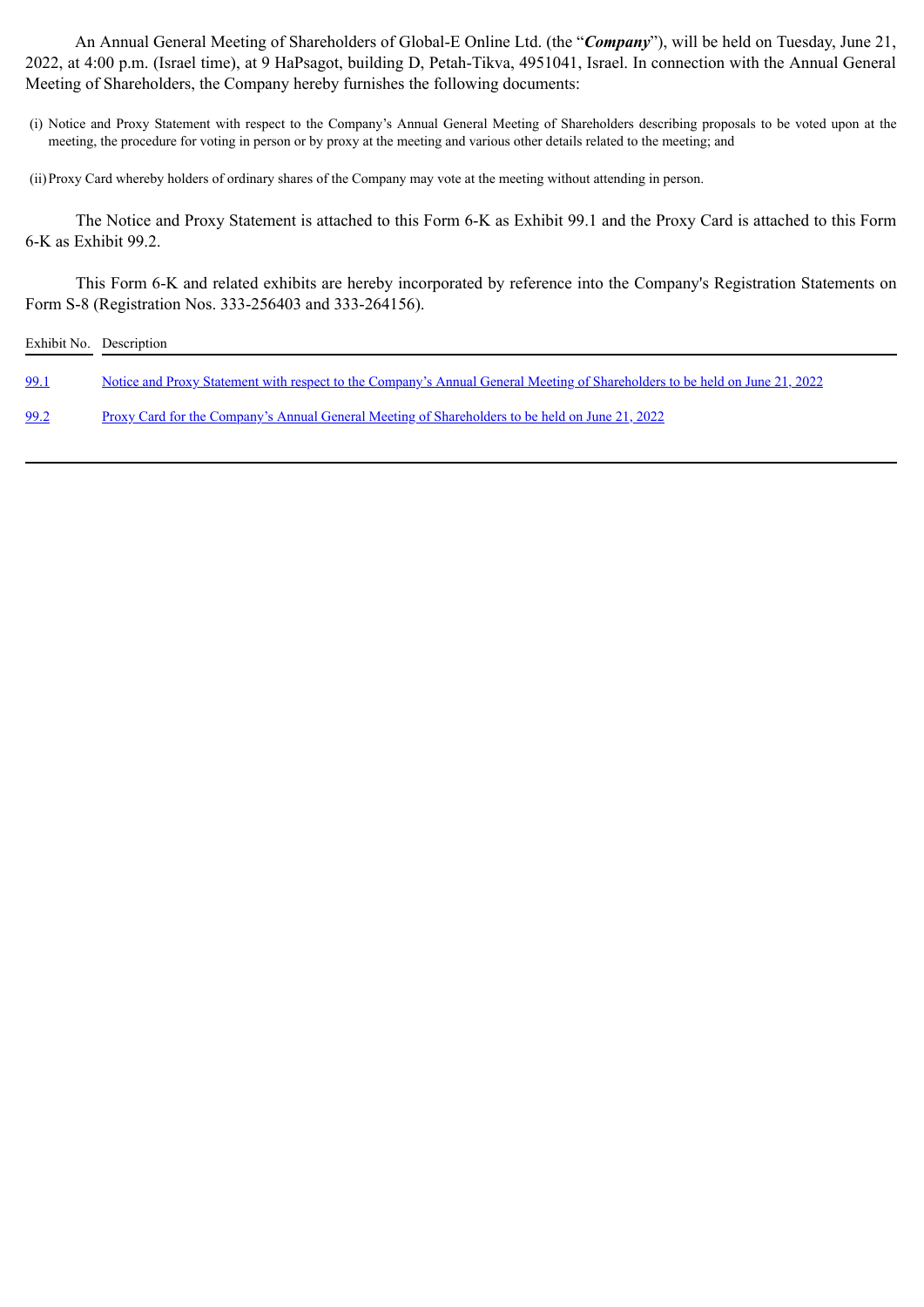### **SIGNATURES**

Pursuant to the requirements of the Securities Exchange Act of 1934, as amended, the registrant has duly caused this report to be signed on its behalf by the undersigned hereunto duly authorized.

#### **Global-E Online Ltd.**

Date: May 17, 2022 By: /s/ Amir Schlachet Name: Amir Schlachet Title: Chief Executive Officer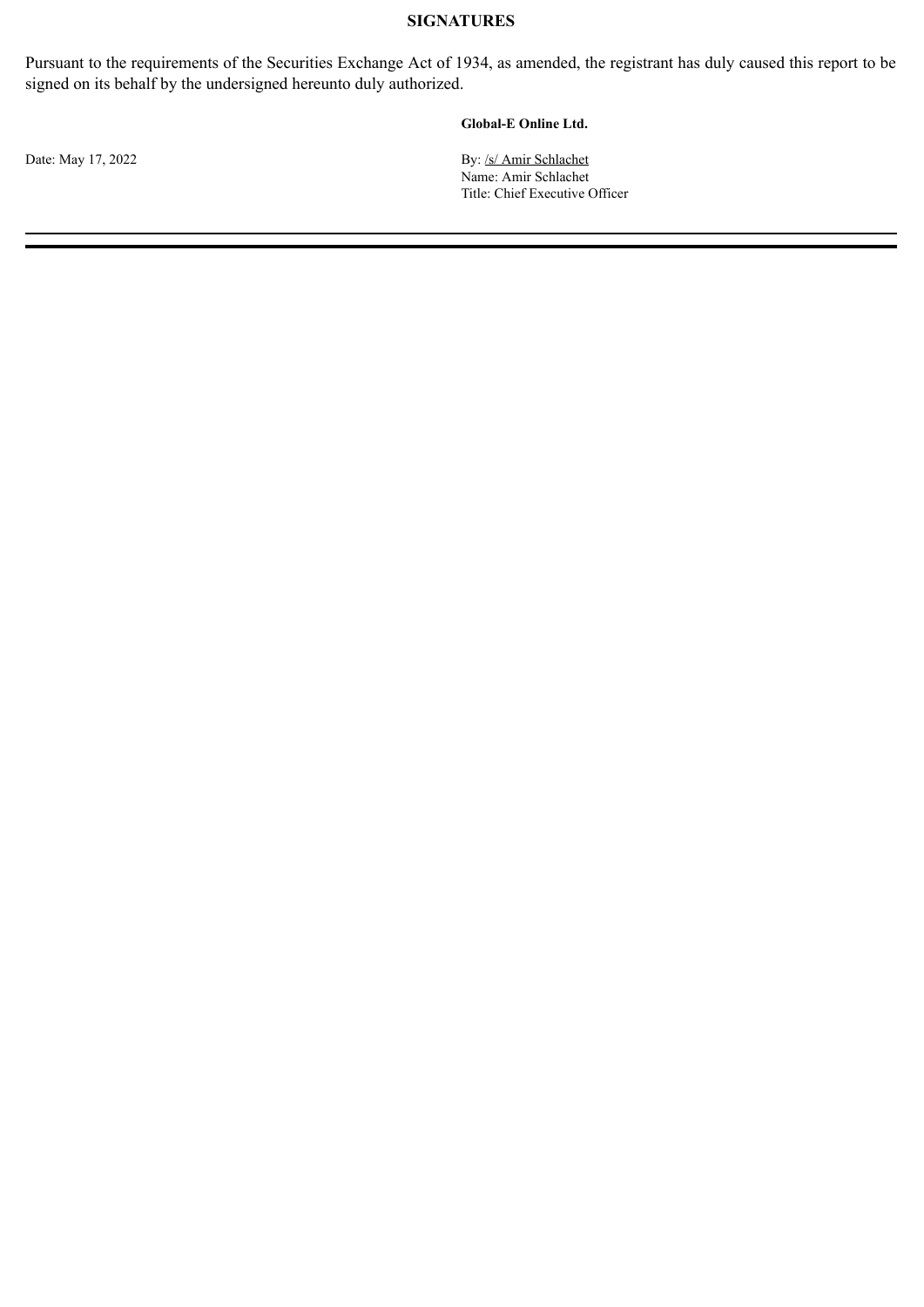### <span id="page-3-0"></span>Shareholders letter

# **Exhibit 99.1**

May 17, 2022

# **Dear Global-E Online Ltd. Shareholders:**

We cordially invite you to attend the Annual General Meeting of Shareholders of Global-E Online Ltd. (the "*Meeting*"), to be held on Tuesday, June 21, 2022 at 4:00 p.m. (Israel time), at our headquarters 9 HaPsagot, Petah-Tikva, 4951041, Israel.

At the Meeting, shareholders will be asked to consider and vote on the matters listed in the enclosed Notice of Annual General Meeting of Shareholders. Our board of directors recommends that you vote **FOR** each of the proposals listed in the Notice.

Only shareholders of record at the close of market on May 12, 2022 are entitled to notice of and to vote at the Meeting.

Whether or not you plan to attend the Meeting, it is important that your shares be represented and voted at the Meeting. Accordingly, after reading the enclosed Notice of Annual General Meeting of Shareholders and the accompanying proxy statement, please sign, date and mail the enclosed proxy card in the envelope provided or vote by telephone or over the Internet in accordance with the instructions on your proxy card.

We look forward to greeting as many of you as can attend the Meeting.

Sincerely, Amir Schlachet Chairperson of the Board of Directors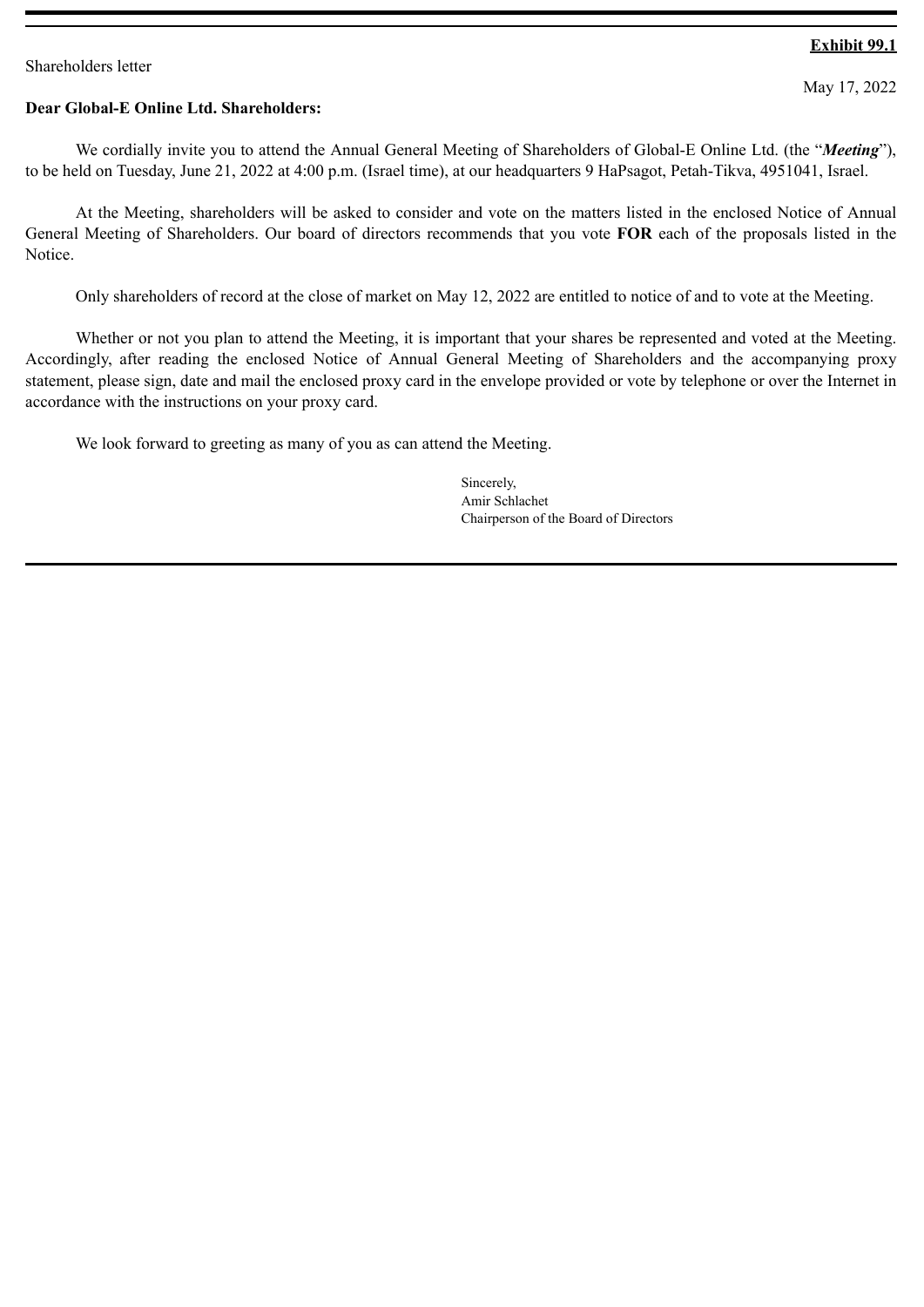# **Notice of Annual General Meeting of Shareholders To be Held on Tuesday, June 21, 2022**

### **Dear Global-E Online Ltd. Shareholders:**

We cordially invite you to attend the Annual General Meeting of shareholders (the "*Meeting*") of Global-E Online Ltd. (the "*Company*"), to be held on Tuesday, June 21, 2022 at 4:00 p.m. (Israel time), at our headquarters at 9 HaPsagot, Petah-Tikva, 4951041, Israel (the telephone number at that address is + 972-732605078).

The following matters are on the agenda for the Meeting (collectively, the "*Proposals*"):

- (1) to re-elect each of Amir Schlachet, Miguel Angel Parra and Iris Epple-Righi as Class I directors, to hold office until the close of the Company's annual general meeting of shareholders in 2025, and until their respective successors are duly elected and qualified; and
- (2) to approve the re-appointment of Kost, Forer, Gabbay & Kasierer, registered public accounting firm, a member of Ernst & Young Global, as the Company's independent registered public accounting firm for the year ending December 31, 2022 and until the next annual general meeting of shareholders, and to authorize the Company's board of directors (with power of delegation to its audit committee) to set the fees to be paid to such auditors.

In addition to considering and voting on the foregoing Proposals, members of the Company's management will be available at the Meeting to discuss the consolidated financial statements of the Company for the fiscal year ended December 31, 2021.

You are entitled to receive notice of, and vote at, the Meeting if you are a shareholder of record at the close of market on May 12, 2022, in person or through a broker, trustee or other nominee that is one of our shareholders of record at such time, or which appear in the participant listing of a securities depository on that date.

You can vote your ordinary shares of the Company by attending the Meeting or by completing and signing the proxy card to be distributed with the proxy statement. If you hold ordinary shares of the Company through a bank, broker or other nominee (i.e., in "street name") which is one of our shareholders of record at the close of market on May 12, 2022, or which appears in the participant listing of a securities depository on that date, you must follow the instructions included in the voting instruction form you receive from your bank, broker or nominee, and may also be able to submit voting instructions to your bank, broker or nominee by phone or via the Internet. Please be certain to have your control number from your voting instruction form ready for use in providing your voting instructions. If you hold your ordinary shares of the Company in "street name," you must obtain a legal proxy from the record holder to enable you to participate in and to vote your ordinary shares of the Company at the Meeting (or to appoint a proxy to do so).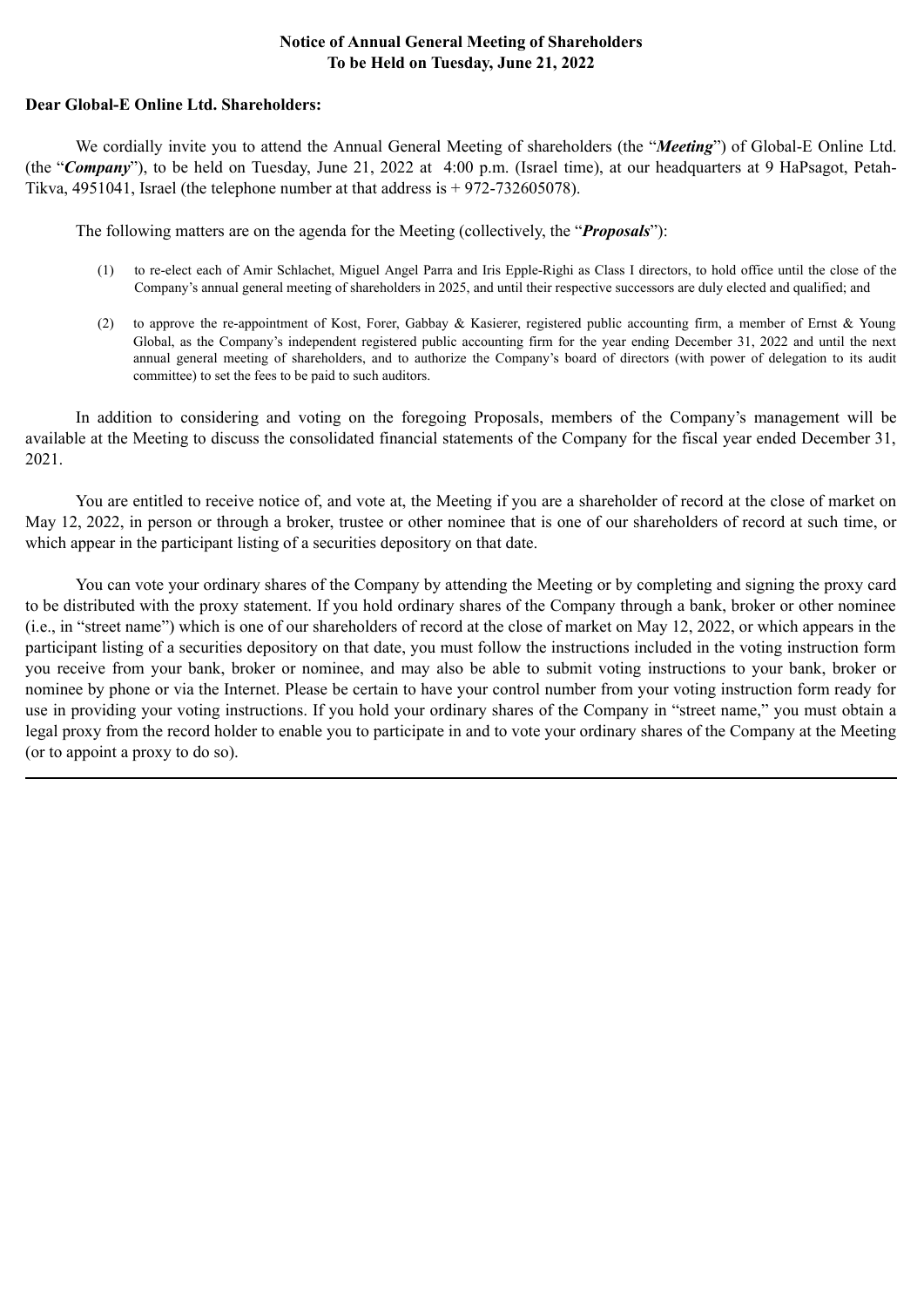# *Our board of directors recommends that you vote "FOR" each of the above Proposals, which are described in the proxy statement.*

The presence (in person or by proxy) of any two or more shareholders holding, in the aggregate, at least 25% of the voting power of the Company's ordinary shares constitutes a quorum for purposes of the Meeting. If such quorum is not present within half an hour from the time scheduled for the Meeting, the Meeting will be adjourned to the following week (to the same day, time and place or to a specified day, time and place). At such adjourned meeting the presence of at least one or more shareholders in person or by proxy (regardless of the voting power represented by their ordinary shares of the Company) will constitute a quorum.

The last date for submitting a request to include a proposal in accordance with Section 66(b) of the Israeli Companies Law, 5759-1999, is May 24, 2022. A copy of the proxy statement (which includes the full version of the proposed resolutions) and a proxy card is being distributed to shareholders and also furnished to the U.S. Securities and Exchange Commission, or the SEC, under cover of Form 6-K. Shareholders are also able to review the proxy statement at the "*Investor Relations*" portion of our website https://investors.global-e.com or at our headquarters at 9 HaPsagot, Petah-Tikva, 4951041, Israel, upon prior notice and during regular working hours (telephone number: +972-73-2605078) until the date of the Meeting.

Whether or not you plan to attend the Meeting, it is important that your ordinary shares of the Company be represented and voted at the Meeting. Accordingly, after reading the Notice of Annual General Meeting of Shareholders and the Proxy Statement, please sign, date and mail the proxy card in the envelope provided or vote by telephone or over the Internet in accordance with the instructions on your proxy card. If voting by mail, the proxy card must be received by no later than 11:59 p.m. EDT on June 20, 2022 to be validly included in the tally of ordinary shares of the Company voted at the Meeting. Detailed proxy voting instructions will be provided both in the proxy statement and in the proxy card.

> By Order of the Board of Directors, Amir Schlachet Chairperson of the Board of Directors

ii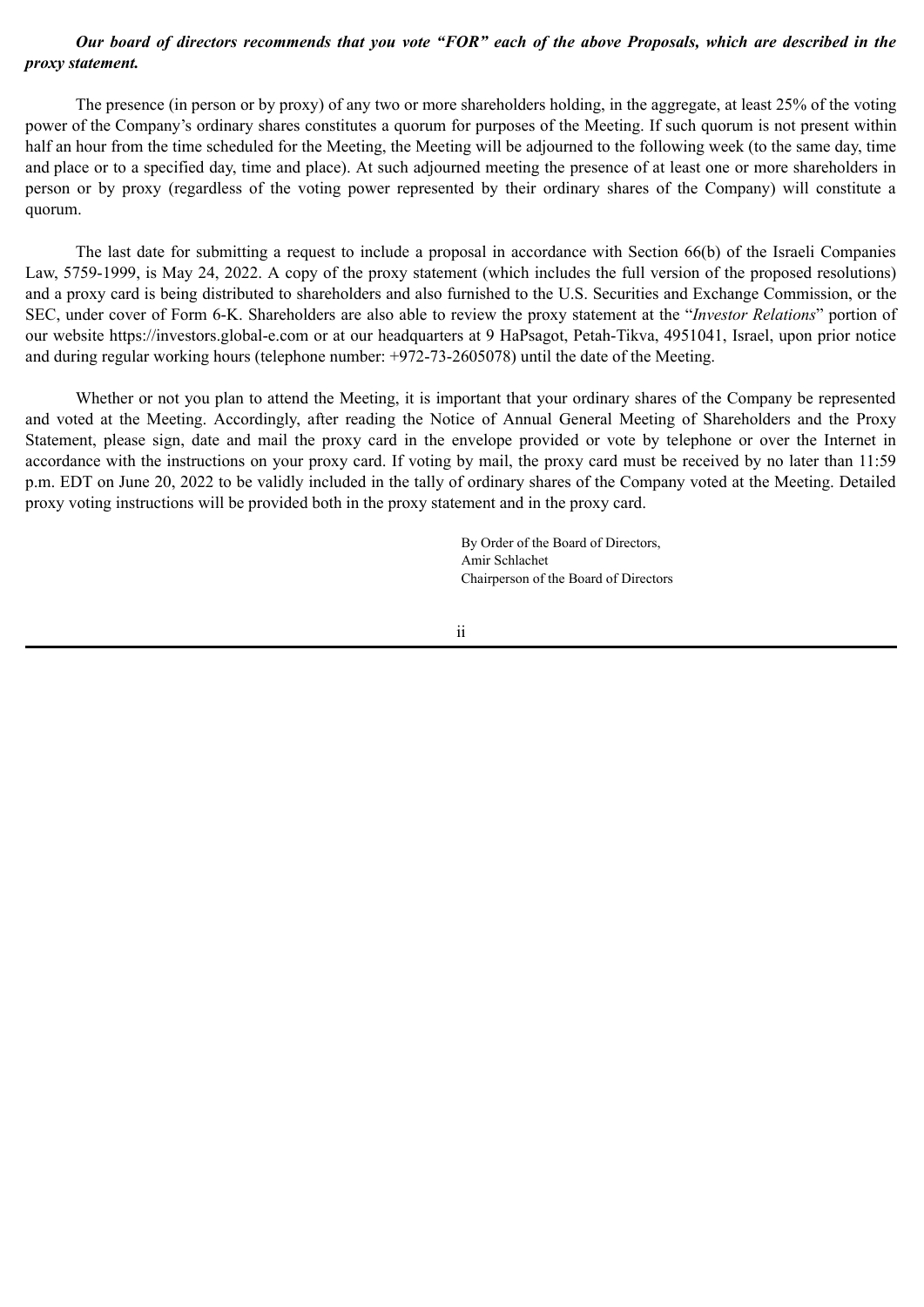# **Proxy Statement \_\_\_\_\_\_\_\_\_\_\_\_\_\_**

### **Annual General Meeting of Shareholders**

### **To Be Held on Tuesday, June 21, 2022**

This proxy statement is being furnished in connection with the solicitation of proxies on behalf of the board of directors (the "*Board*") of Global-E Online Ltd. (the "*Company*" or "*Global-E*") to be voted at an Annual General Meeting of Shareholders (the "*Meeting*"), and at any adjournment or postponement thereof, pursuant to the accompanying Notice of Annual General Meeting of Shareholders. The Meeting will be held on Tuesday, June 21, 2022, at 4:00 p.m. (Israel time), at our headquarters at 9 HaPsagot, Petah-Tikva, 4951041, Israel.

This proxy statement, the attached Notice of Annual General Meeting of Shareholders and the enclosed proxy card or voting instruction form are being made available to holders of the Company's ordinary shares, beginning May 17, 2022.

You are entitled to receive notice of, and vote at, the Meeting if you are a shareholder of record at the close of market on May 12, 2022, in person or through a broker, trustee or other nominee that is one of our shareholders of record at such time, or which appear in the participant listing of a securities depository on that date. You can vote your ordinary shares of the Company by attending the Meeting or by following the instructions under "*How You Can Vote*" below. Our Board urges you to vote your ordinary shares of the Company so that they will be counted at the Meeting or at any postponements or adjournments of the Meeting.

#### *Agenda Items*

The following matters are on the agenda for the Meeting (collectively, the "*Proposals*"):

- (1) to re-elect each of Amir Schlachet, Miguel Angel Parra and Iris Epple-Righi as Class I directors, to hold office until the close of the Company's annual general meeting of shareholders in 2025, and until their respective successors are duly elected and qualified; and
- (2) to approve the re-appointment of Kost, Forer, Gabbay & Kasierer, registered public accounting firm, a member of Ernst & Young Global, as the Company's independent registered public accounting firm for the year ending December 31, 2022 and until the next annual general meeting of shareholders, and to authorize the Company's board of directors (with power of delegation to its audit committee) to set the fees to be paid to such auditors.

In addition to considering and voting on the foregoing Proposals, members of the Company's management will be available at the Meeting to discuss the consolidated financial statements of the Company for the fiscal year ended December 31, 2021.

We are not aware of any other matters that will come before the Meeting. If any other matters are presented properly at the Meeting, the persons designated as proxies intend to vote upon such matters in accordance with their best judgment and the recommendation of the Board.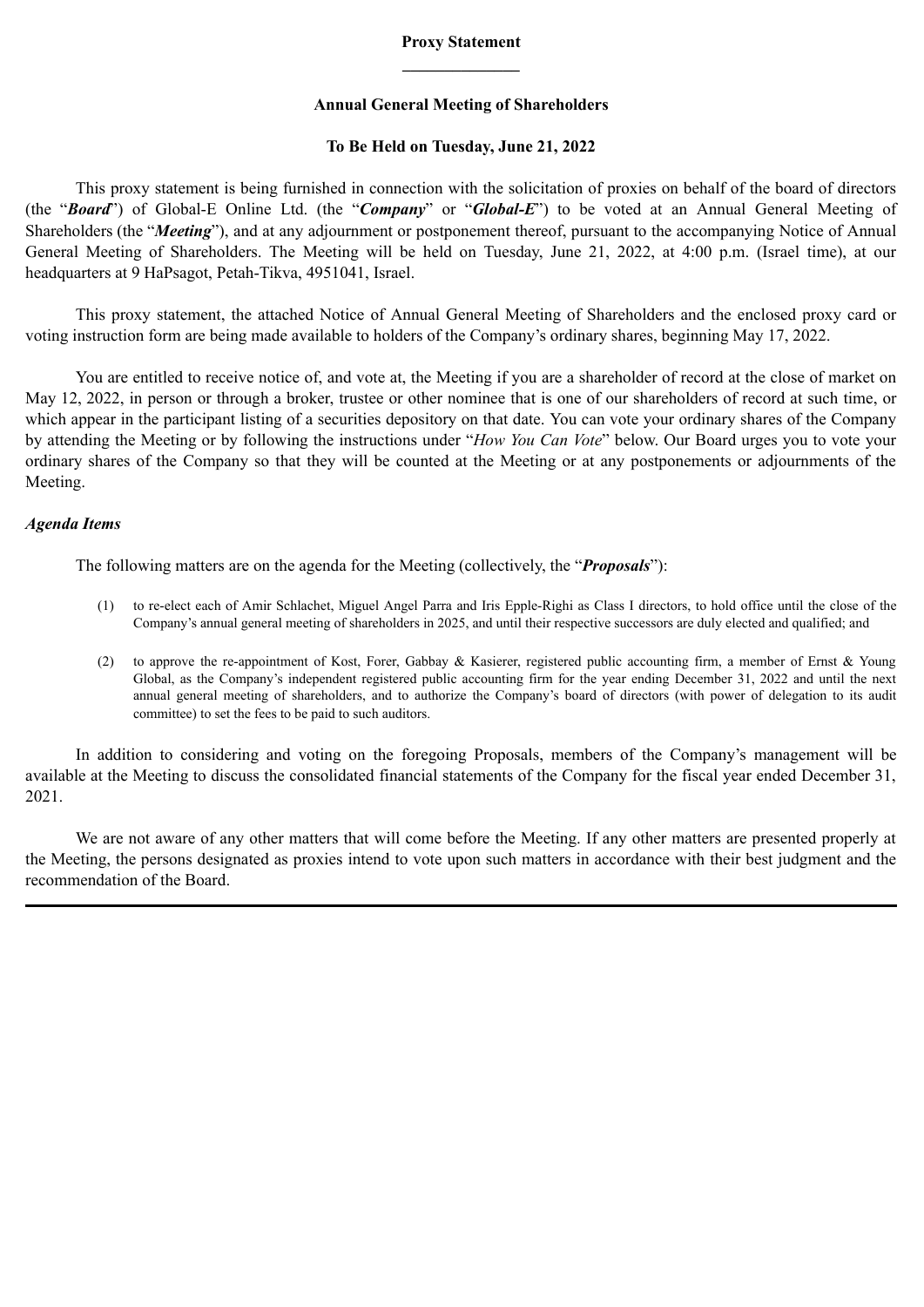### *Board Recommendation*

### *Our Board unanimously recommends that you vote "FOR" each of the above Proposals.*

### *Quorum and Adjournment*

On May 12, 2022, we had a total of 156,469,520 ordinary shares issued and outstanding. Each ordinary share outstanding as of the close of market on May 12, 2022, is entitled to one vote on each of the Proposals to be presented at the Meeting. Under our Amended and Restated Articles of Association (the "*Articles of Association*"), the Meeting will be properly convened if at least two shareholders attend the Meeting in person or sign and return proxies, provided that they hold ordinary shares representing at least 25% of our voting power. If such quorum is not present within half an hour from the time scheduled for the Meeting, the Meeting will be adjourned to the following week (to the same day, time and place or to a specified day, time and place). At such adjourned meeting the presence of at least one or more shareholders in person or by proxy (regardless of the voting power represented by their ordinary shares of the Company) will constitute a quorum.

Abstentions and "broker non-votes" are counted as present and entitled to vote for purposes of determining a quorum. A "broker non-vote" occurs when a bank, broker or other holder of record holding Shares for a beneficial owner attends the Meeting but does not vote on a particular Proposal because that holder does not have discretionary voting power for that particular item and has not received instructions from the beneficial owner. Brokers that hold ordinary shares of the Company in "street name" for clients (as described below) typically have authority to vote on "routine" Proposals even when they have not received instructions from beneficial owners. The only item on the Meeting agenda that may be considered routine is Proposal No. 2 relating to the reappointment of the Company's independent registered public accounting firm for the fiscal year ending December 31, 2022; however, we cannot be certain whether this will be treated as a routine matter since our proxy statement is prepared in compliance with the Israeli Companies Law 5759-1999 (the "*Companies Law*"), rather than the rules applicable to domestic U.S. reporting companies. Therefore, it is important for a shareholder that holds ordinary shares of the Company through a bank or broker to instruct its bank or broker how to vote its ordinary shares of the Company, if the shareholder wants its ordinary shares of the Company to count for the Proposals.

# *Vote Required for Approval of Each of the Proposals*

The affirmative vote of the holders of a majority of the voting power represented and voting in person or by proxy is required to approve each of the Proposals.

Apart from for the purpose of determining a quorum, broker non-votes will not be counted as present and are not entitled to vote. Abstentions will not be treated as either a vote "FOR" or "AGAINST" a matter.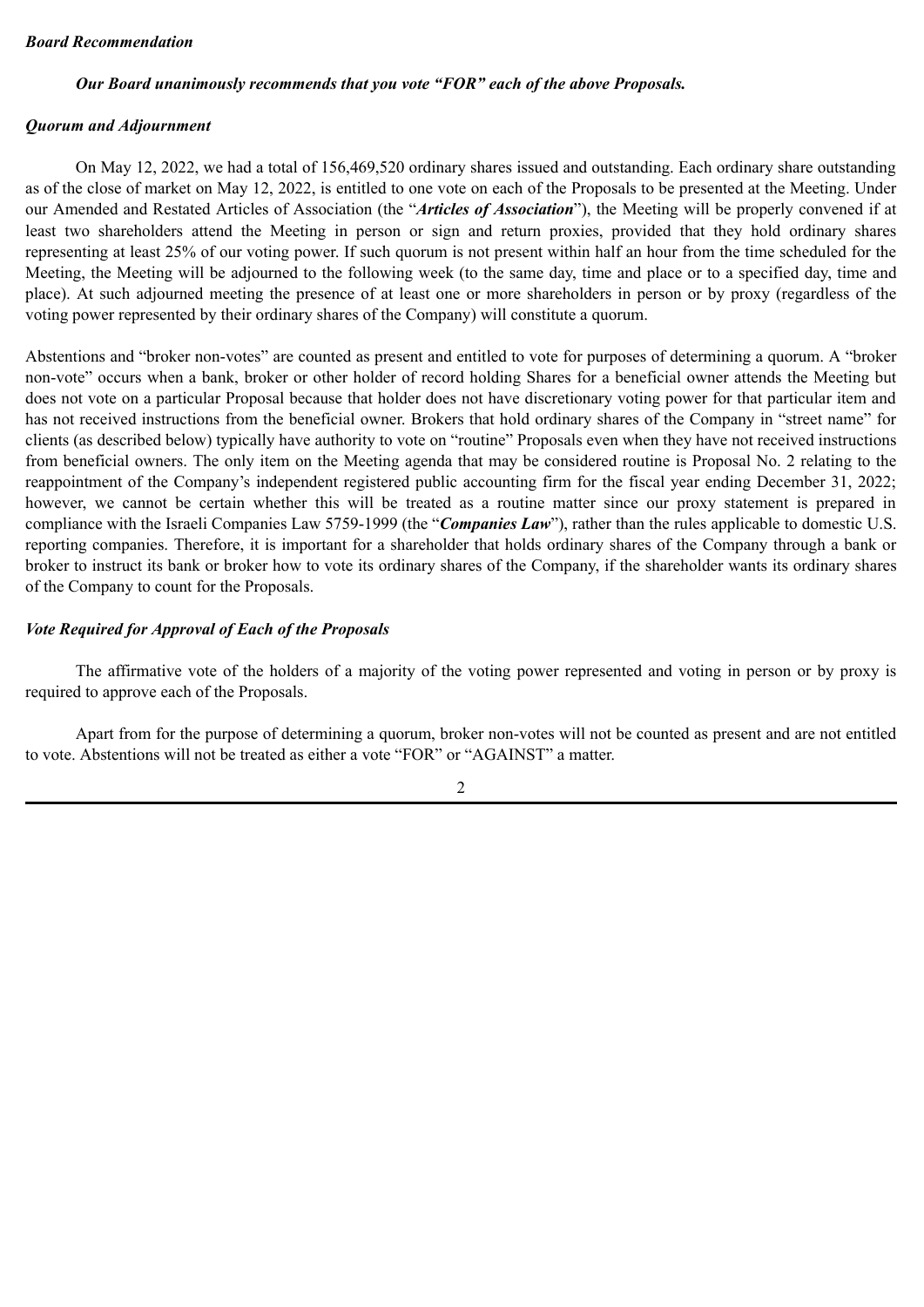### *How You Can Vote*

You can vote either in person at the Meeting or by authorizing another person as your proxy, whether or not you attend the Meeting. You may vote in any of the manners below:

- *By Internet*-If you are a shareholder of record, you can submit a proxy over the Internet by logging on to the website listed on the enclosed proxy card, entering your control number located on the enclosed proxy card and submitting a proxy by following the on-screen prompts. If you hold shares in "street name," and if the brokerage firm, bank or other similar nominee that holds your shares offers Internet voting, you may follow the instructions shown on the enclosed voting instruction form in order to submit your proxy over the Internet;
- *By telephone*-If you are a shareholder of record, you can submit a proxy by telephone by calling the toll-free number listed on the enclosed proxy card, entering your control number located on the enclosed proxy card and following the prompts. If you hold shares in "street name," and if the brokerage firm, bank or other similar organization that holds your shares offers telephone voting, you may follow the instructions shown on the enclosed voting instruction form in order to submit a proxy by telephone; or
- *By mail*-If you are a shareholder of record, you can submit a proxy by completing, dating, signing and returning your proxy card in the postage-paid envelope provided. You should sign your name exactly as it appears on the enclosed proxy card. If you are signing in a representative capacity (for example, as a guardian, executor, trustee, custodian, attorney or officer of a corporation), please indicate your name and title or capacity. If you hold shares in "street name," you have the right to direct your brokerage firm, bank or other similar organization on how to vote your shares, and the brokerage firm, bank or other similar organization is required to vote your shares in accordance with your instructions. To provide instructions to your brokerage firm, bank or other similar organization by mail, please complete, date, sign and return your voting instruction form in the postage-paid envelope provided by your brokerage firm, bank or other similar organization.

### *Registered Holders*

If you are a shareholder of record whose ordinary shares of the Company are registered directly in your name with our transfer agent, American Stock Transfer & Trust Company, LLC., you can also vote your ordinary shares of the Company by attending the Meeting or by completing and signing a proxy card. In such case, these proxy materials are being sent directly to you. As the shareholder of record, you have the right to grant your voting proxy directly to the individuals listed as proxies on the proxy card or to vote in person at the Meeting. Please follow the instructions on the proxy card. You may change your mind and cancel your proxy card by sending us a written notice, by signing and returning a proxy card with a later date, or by voting in person or by proxy at the Meeting. We will not be able to count a proxy card from a registered holder unless we receive it at our headquarters at 9 HaPsagot, Petah-Tikva, 4951041, Israel, or Broadridge Financial Solutions, Inc. receives it in the enclosed envelope no later than 11:59 p.m. EDT on June 20, 2022.

If you provide specific instructions (by marking a box) with regard to the Proposals, your ordinary shares of the Company will be voted as you instruct. If you sign and return your proxy card or voting instruction form without giving specific instructions your ordinary shares of the Company will be voted in favor of each Proposal in accordance with the recommendation of the Board. The persons named as proxies in the enclosed proxy card will vote in their discretion on any other matters that properly come before the Meeting, including the authority to adjourn the Meeting pursuant to Article 30 of the Articles of Association.

#### *Beneficial Owners*

If you are a beneficial owner of ordinary shares of the Company held in a brokerage account or by a trustee or nominee, these proxy materials are being forwarded to you together with a voting instruction form by the broker, trustee or nominee or an agent hired by the broker, trustee or nominee. As a beneficial owner, you have the right to direct your broker, trustee or nominee how to vote, and you are also invited to attend the Meeting.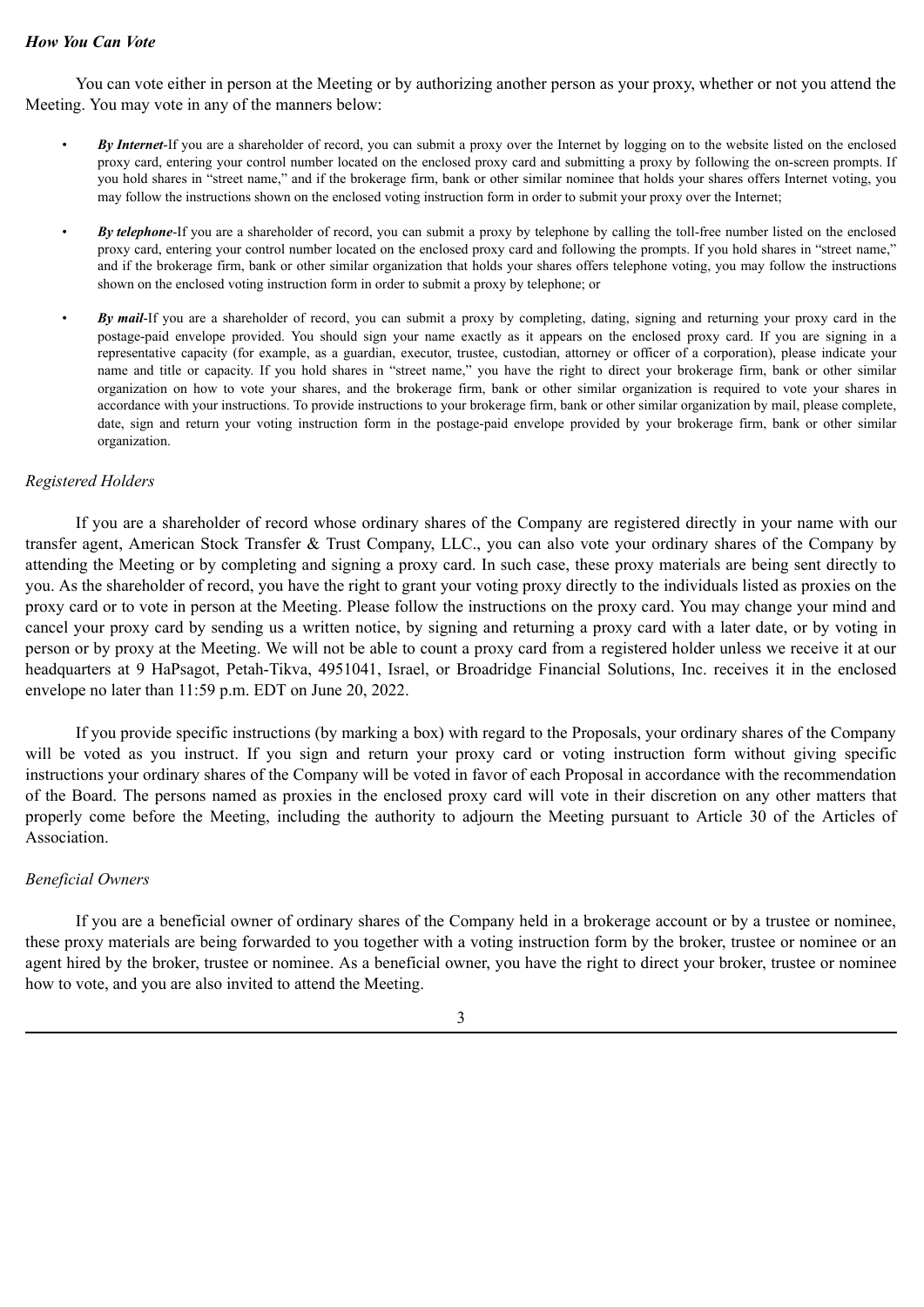Because a beneficial owner is not a shareholder of record, you may not vote those ordinary shares of the Company directly at the Meeting unless you obtain a "legal proxy" from the broker, trustee or nominee that holds your ordinary shares of the Company, giving you the right to vote the ordinary shares of the Company at the Meeting. Your broker, trustee or nominee has enclosed or provided voting instructions for you to use in directing the broker, trustee or nominee how to vote your ordinary shares of the Company.

# *Who Can Vote*

You are entitled to receive notice of, and vote at, the Meeting if you are a shareholder of record at the close of market on May 12, 2022, in person or through a broker, trustee or other nominee that is one of our shareholders of record at such time, or which appear in the participant listing of a securities depository on that date.

# *Revocation of Proxies*

Shareholders of record may revoke the authority granted by their execution of proxies at any time before the effective exercise thereof by filing with us a written notice of revocation or duly executed proxy bearing a later date, or by voting in person at the Meeting. A shareholder who holds shares in "street name" should follow the directions of, or contact, the bank, broker or nominee if he, she or it desires to revoke or modify previously submitted voting instructions.

# *Solicitation of Proxies*

Proxies are being distributed to shareholders on or about May 17, 2022. Certain officers, directors, employees and agents of the Company may solicit proxies by telephone, emails, or other personal contact. We will bear the cost for the solicitation of the proxies, including postage, printing, and handling, and will reimburse the reasonable expenses of brokerage firms and others for forwarding material to beneficial owners of the Company's ordinary shares.

# *Voting Results*

The final voting results will be tallied by the Company based on the information provided by Broadridge Financial Solutions, Inc. or otherwise, and the overall results of the Meeting will be published following the Meeting in a report of foreign private issuer on Form 6-K that will be furnished to the U.S. Securities and Exchange Commission, or the SEC.

# *Availability of Proxy Materials*

Copies of the proxy card, the notice of the Meeting and this proxy statement are available at the "*Investor Relations*" portion of our website, https://investors.global-e.com. The contents of that website are not a part of this proxy statement.

# *Assistance in Voting your Shares*

If you have questions about how to vote your shares, you may contact Oded Griffel, General Counsel at +972-54- 6331086.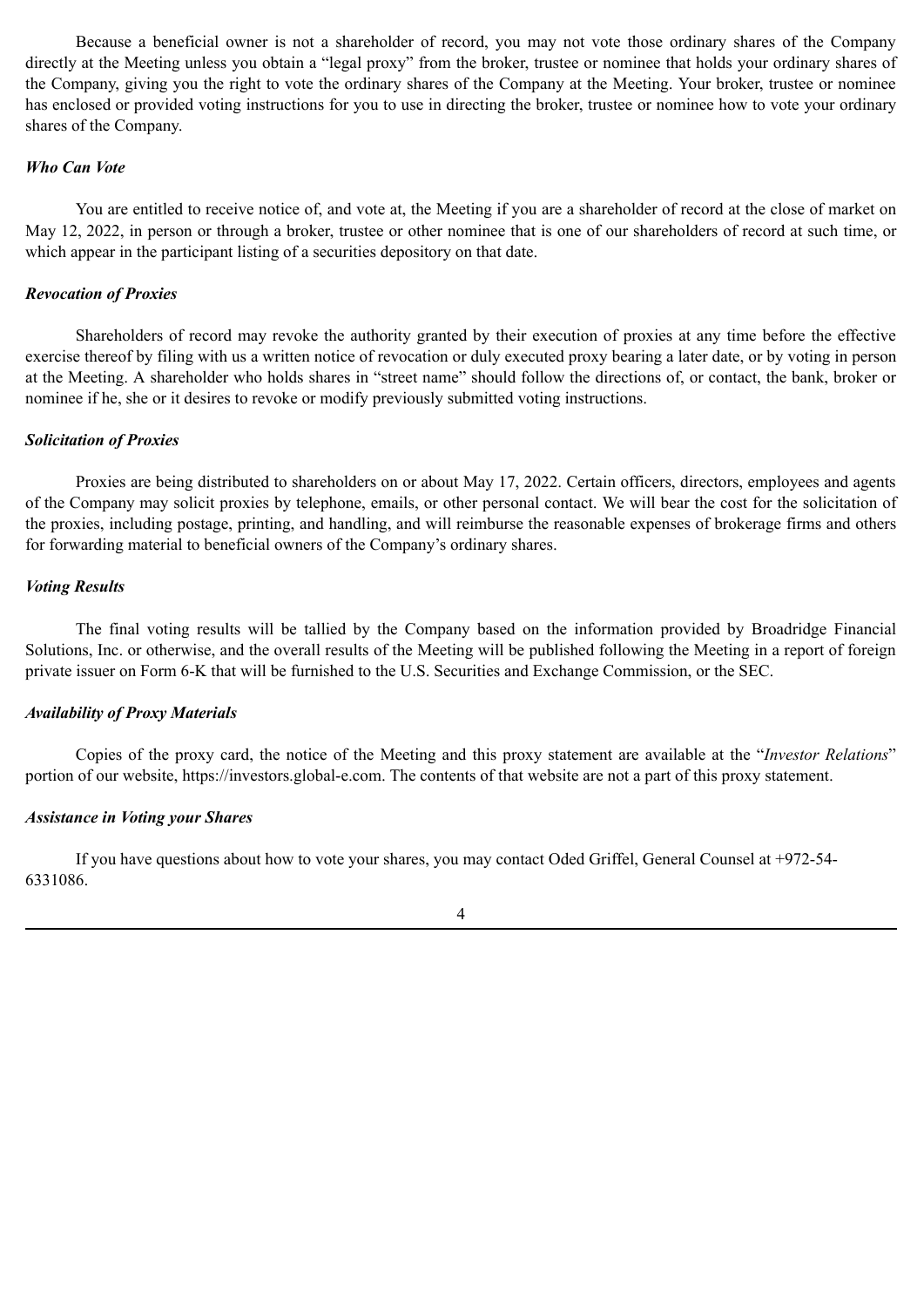#### **COMPENSATION OF EXECUTIVE OFFICERS**

For information concerning the annual compensation earned during 2021 by our five most highly compensated executive officers see Item 6.B. of our Annual Report on Form 20-F for the year ended December 31, 2021, as filed with the SEC on March 28, 2022 (the "*Annual Report*"), a copy of which is available on our website at https://investors.global-e.com.

### **CORPORATE GOVERNANCE**

#### *Overview*

Global-E is committed to effective corporate governance and independent oversight by our Board. Our programs and policies are informed by engagement with our shareholders as well as a guiding principle that the Board is accountable for representing the best interests of our shareholders, accomplished primarily through independence, diversity of experience and engagement with shareholders and other key constituents.

Our Articles of Association provide that we may have no less than three and no more than eleven directors, as may be fixed from time to time by the Board. Our Board currently consists of eight directors. Each of our current five non-executive directors is independent under Nasdaq corporate governance rules that require a majority of our directors to be independent.

Our directors are divided into three classes with staggered three-year terms. Each class of directors consists, as nearly as possible, of one-third of the total number of directors constituting the entire Board. At each annual general meeting of our shareholders, the term of office of only one class of directors expires. The election or re-election of such class of directors is for a term of office that expires as of the date of the third annual general meeting following such election or re-election. Each director holds office until the annual general meeting of our shareholders in which his or her term expires, unless he or she is removed by a vote of 70% of the total voting power of our shareholders at a general meeting of our shareholders or upon the occurrence of certain events, in accordance with the Companies Law and our Articles of Association.

Mr. Amir Schlachet, our Co-Founder, has served as our Chief Executive Officer and as a member of our Board since 2013 and currently also serves as chairperson of our Board. Under the Companies Law, the appointment of the chief executive officer as the chairperson of the board of directors of such public company is subject to shareholder approval, consisting of a majority vote of the shares present and voting at a shareholders meeting and in addition, a special majority vote. During a special and annual general meeting of our shareholders held on March 21, 2021, the requisite majority of our shareholders approved the appointment of Amir Schlachet as our Chairperson of our Board, in addition to his role as our Chief Executive Officer. According to the Companies Law and the regulations promulgated thereunder, such appointment is valid for an initial term of five years following the closing of our initial public offering on May 14, 2021. Following the initial term, each renewal of the appointment of our Chief Executive Officer as Chairperson of the Board will be subject to shareholder approval as described above and will be limited to a three-year term.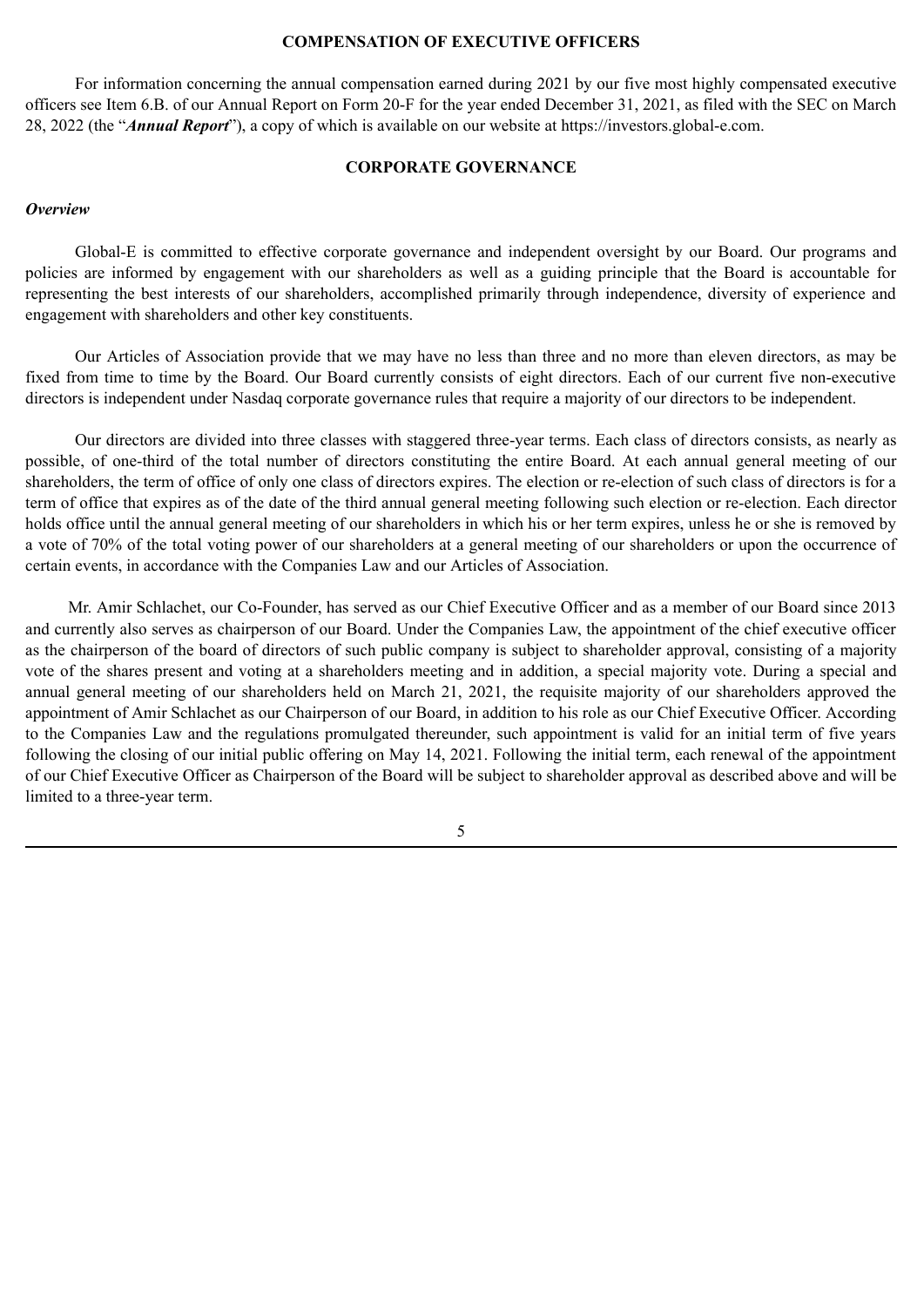### *Corporate Governance Practices*

Below, we summarize the key governance practices and policies that our Board believes help advance our goals and protect the interests of our shareholders, including:

| What we do |                                                                                                        |                                                                                                                                                          |
|------------|--------------------------------------------------------------------------------------------------------|----------------------------------------------------------------------------------------------------------------------------------------------------------|
|            | Base a significant portion of the compensation opportunity on<br>financial and share price performance | Emphasize pay-for-performance - meaning the earning of annual<br>bonuses are subject to the attainment of objective performance<br>measurements          |
|            | Set annual incentive targets to our chief executive officer based on<br>objective performance measures | Offer equity and cash compensation which we believe incentivizes<br>our executive officers to deliver both short-term and long-term<br>shareholder value |
|            | Maintain a majority independent Board                                                                  | Cap cash bonus payments and annual equity based compensation                                                                                             |
|            | Maintain entirely independent Board committees                                                         | Regularly review the executive compensation and peer group data                                                                                          |

#### *Shareholder Engagement*

We believe that effective corporate governance includes regular, constructive conversations with our shareholders, and we value our shareholders' continued feedback and opinions. All feedback is reviewed and implemented as appropriate for the Company's strategy, business growth and maturity stage. We are committed to maintaining an active dialogue to understand the priorities and concerns of our shareholders on the topics of executive compensation corporate governance policies and practices, and our environmental, social and governance program. Maintaining an active dialogue with our shareholders is consistent with our corporate values of open communication and accountability, and we intend to continue these efforts in the future.

For more information regarding our Board, its committees and our corporate governance practices, see "Part I, Item 6.C. Board Practices" of our Annual Report.

# **PROPOSAL 1**

# **RE-ELECTION OF DIRECTORS**

# *Background*

Our Board currently has eight directors and is divided into three classes with staggered three-year terms as follows:

- the Class I directors are Amir Schlachet, Miguel Angel Parra and Iris Epple-Righi, and their terms expire at the Meeting;
- the Class II directors are Nir Debbi and Anna Jain Bakst, and their terms expire at our annual meeting of shareholders to be held in 2023; and
- the Class III directors are Shahar Tamari, Thomas Studd and Tzvia Broida, and their terms expire at our annual meeting of shareholders to be held in 2024.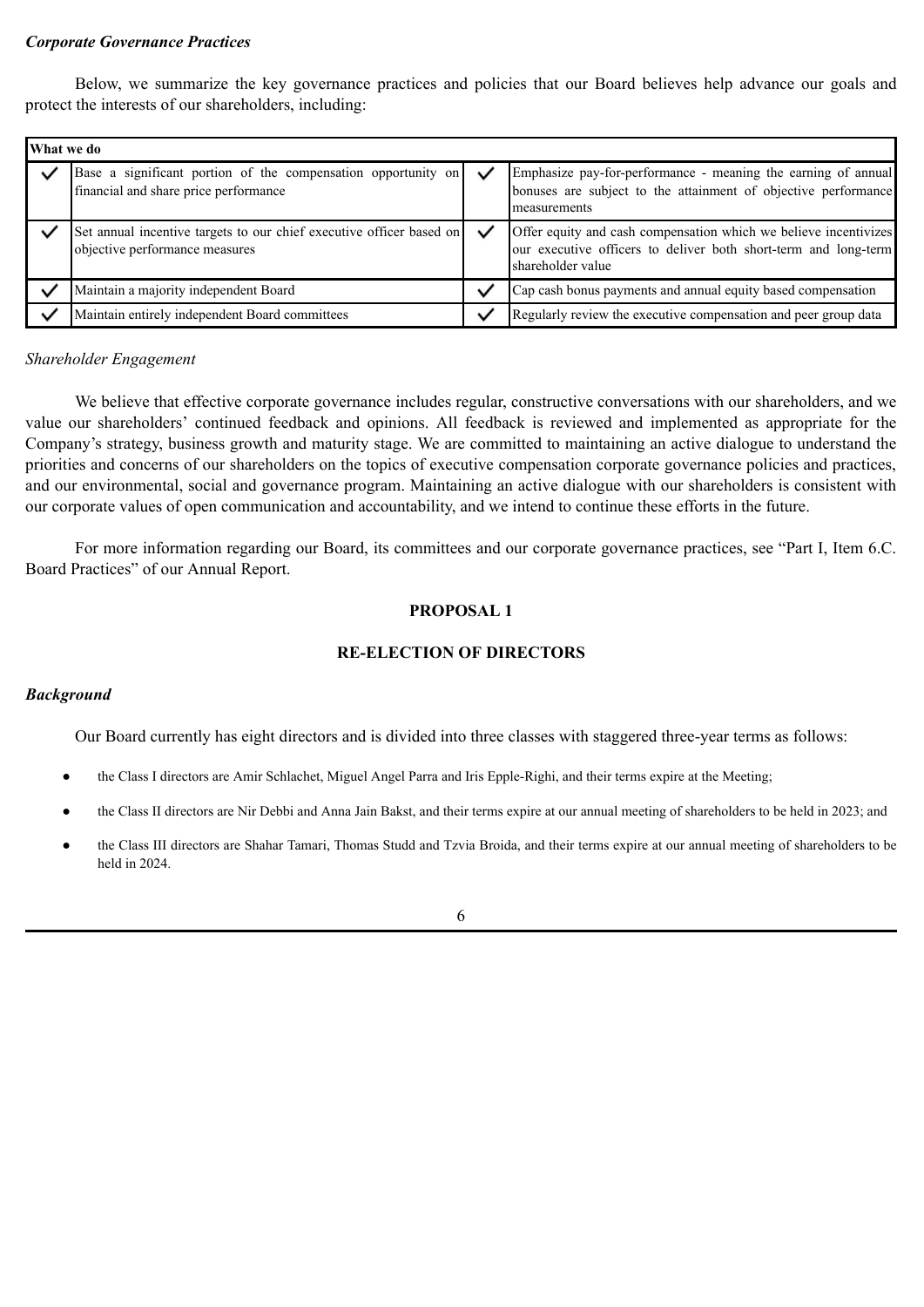At each annual general meeting of our shareholders, the election or re-election of directors following the expiration of the term of office of the directors of that class will be for a term of office that expires on the date of the third annual general meeting following such election or re-election.

At the Meeting, shareholders will be asked to re-elect each of Amir Schlachet, Miguel Angel Parra and Iris Epple-Righi. Miguel Angel Parra and Iris Epple-Righi each qualify as an independent director under the Nasdaq corporate governance rules. Iris Epple-Righi serves as the chairperson of the nominating, governance and sustainability committee and as a member of our audit committee and our compensation committee. Iris Epple-Righi also qualifies as an independent director under the additional independence requirements of the rules of the SEC and of the corporate governance rules of Nasdaq relating to audit committee and compensation committee membership.

If re-elected at the Meeting, each of Amir Schlachet, Miguel Angel Parra and Iris Epple-Righi will serve until the 2025 annual general meeting of our shareholders, and until their successor has been duly elected and qualified, or until their office is vacated in accordance with our Articles of Association or the Companies Law.

In accordance with the Companies Law, each of Amir Schlachet, Miguel Angel Parra and Iris Epple-Righi has certified to us that they meet all the requirements of the Companies Law for election as a director of a public company, and possess the necessary qualifications and has sufficient time to fulfill their duties as a director of the Company, taking into account the size and special needs of the Company.

During 2021, each of the directors standing for re-election at the Meeting attended at least 90% of our Board and Board committee meetings, as applicable.

The nominating and governance committee of our Board recommended that each of Amir Schlachet, Miguel Angel Parra and Iris Epple-Righi be re-elected at the Meeting as a Class I director for a term to expire at the 2025 annual general meeting of our shareholders, and until their successor has been duly elected and qualified, or until their office is vacated in accordance with our Articles of Association or the Companies Law. Our Board approved this recommendation.

Biographical information concerning Amir Schlachet, Miguel Angel Parra and Iris Epple-Righi is set forth below:

*Amir Schlachet* is our Co-Founder and has served as our Chief Executive Officer since May 1, 2013. Mr. Schlachet has also served as a member of our board of directors since February 20, 2013. Prior to co-founding Global-e, Mr. Schlachet served as SVP and strategic advisor to the chief executive officer of Bank Hapoalim, after serving several years as a management consultant with McKinsey & Company. Mr. Schlachet holds an M.B.A. from INSEAD, an M.Sc. in Electrical Engineering from Tel-Aviv University and a B.Sc. in Mathematics, Physics and Computer Science from the Hebrew University of Jerusalem.

*Miguel Angel Parra* has served as a member of our board of directors since January 1, 2020. Mr. Parra currently serves as the Chief Executive Officer of DHL Express Americas since 2014, prior to which he served in numerous management positions, since 1997. Prior to that, from 1986 to 1997, Mr. Parra served as a general manager of TNT Express Worldwide. Mr. Parra holds an associate's degree in Business from Miami-Dade Community College and is a graduate of the Advanced Management Program of Fuqua School of Business Duke University.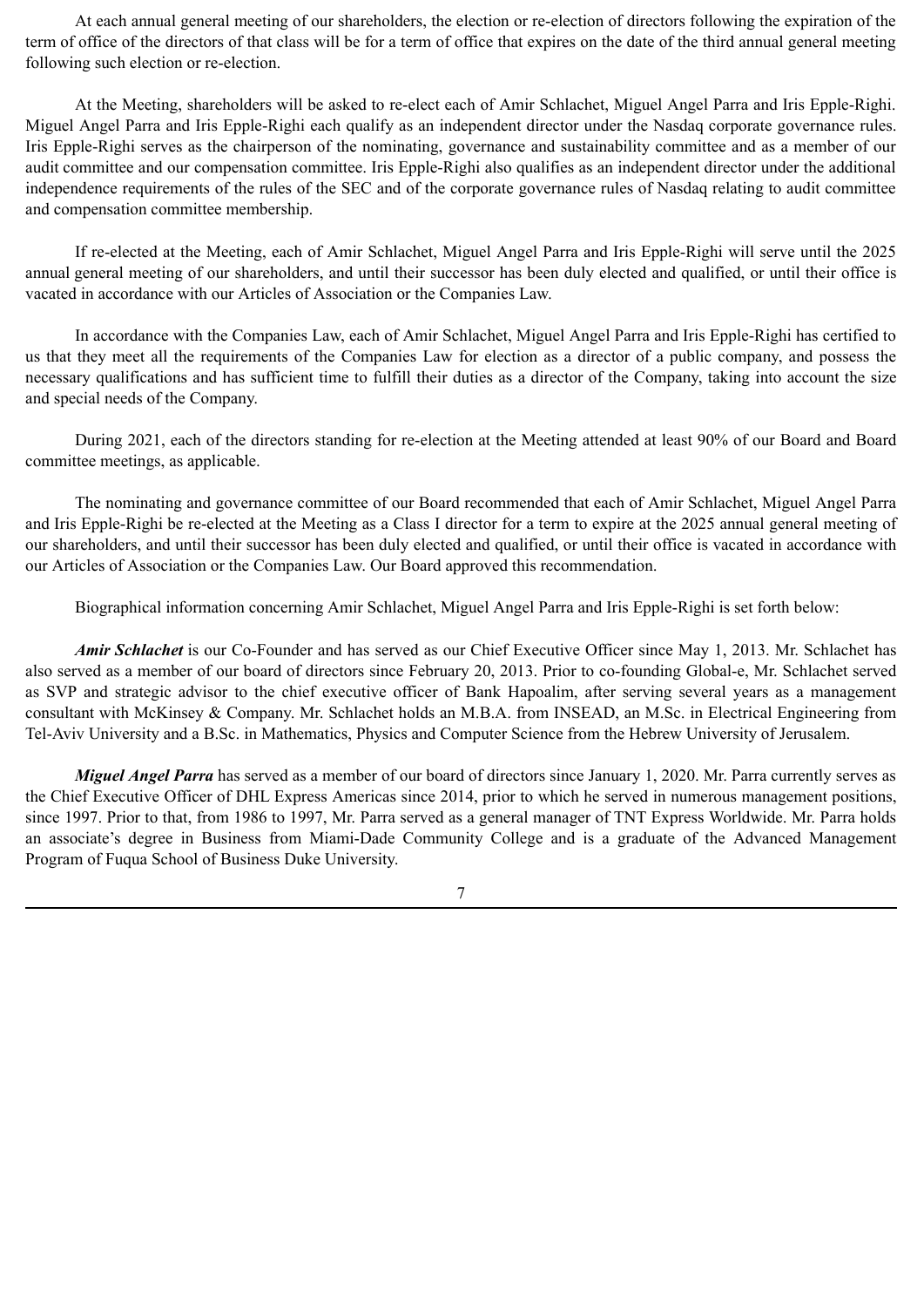*Iris Epple-Righi* has served as a member of our board of directors since May 14, 2021. Ms. Epple-Righi has served on the board of directors and as a member of the working committee of Hugo Boss since 2020. From 2016 to 2019, Ms. Epple-Righi served as Chief Executive Officer of Escada SE. Before that, Ms. Epple-Righi served in various positions in Calvin Klein from 2013 to 2016 and Tommy Hilfiger from 2003 to 2013. Ms. Epple-Righi received an M.B.A from the University of T✔bingen.

### *Proposal*

It is proposed that the following resolutions be adopted at the Meeting:

"**RESOLVED**, to approve that each of Amir Schlachet, Miguel Angel Parra and Iris Epple-Righi be re-elected as Class I directors, to serve until the 2025 annual meeting of shareholders and until their successor has been duly elected and qualified, or until their office is vacated in accordance with the Company's Articles of Association or the Companies Law."

# *Vote Required*

See "*Vote Required for Approval of Each of the Proposals*" above.

# *Board Recommendation*

**The Board recommends a vote "FOR" the re-election of each of Amir Schlachet, Miguel Angel Parra and Iris Epple-Righi as a Class I director for a term to expire at the 2025 annual general meeting.**

# **PROPOSAL 2**

# **RE-APPOINTMENT OF INDEPENDENT AUDITORS AND AUTHORIZATION OF THE BOARD TO FIX THEIR REMUNERATION**

### *Background*

The audit committee of the Board and the Board have approved the appointment of Kost Forer Gabbay & Kasierer, a member of Ernst & Young Global, as our independent registered public accountants for the year ending December 31, 2022, subject to the approval of our shareholders.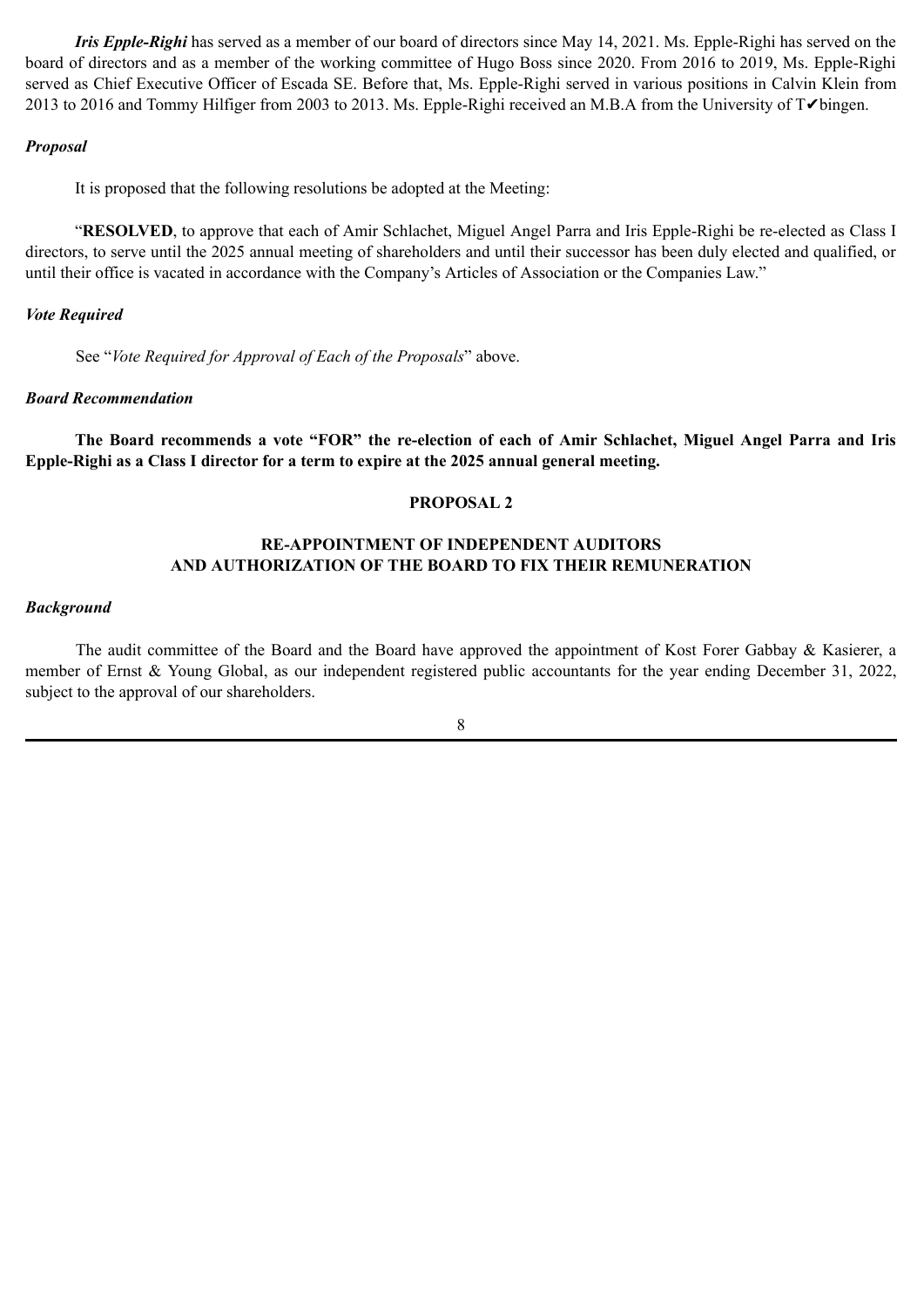The following table sets forth the total compensation that was paid by the Company and its subsidiaries to the Company's independent auditors, Kost Forer Gabbay & Kasierer, a member of Ernst & Young Global, in each of the previous two fiscal years:

|                       |    | 2020                     |               | 2021  |  |
|-----------------------|----|--------------------------|---------------|-------|--|
|                       |    | (in thousands)           |               |       |  |
| Audit fees $(1)$      | Φ  | 303                      | \$            | 1,300 |  |
| Audit-related fees(2) |    | $\overline{\phantom{a}}$ | -S            | 510   |  |
| Tax fees $(3)$        | \$ | 12 <sup>1</sup>          | <sup>\$</sup> | 30    |  |
| All Other Fees $(4)$  |    | $\overline{\phantom{a}}$ |               | ۰.    |  |
| <b>Total</b>          | \$ | 315                      |               | 1,840 |  |

- (1) "Audit fees" for the years ended December 31, 2020 and 2021 include fees for the audit of our annual financial statements. This category also includes services that the independent accountant generally provides, such as consents and assistance with and review of documents filed with the SEC.
- (2) "Audit-related fees" for the years ended December 31, 2020 and 2021 relate to services in connection with our IPO and our underwritten secondary follow-on offering.
- (3) "Tax fees" for the year ended December 31, 2020 and 2021 were related to ongoing tax advisory, tax compliance and tax planning services.
- (4) "All other fees" in the years ended December 31, 2020 and 2021 related to services in connection with non-audit compliance and review work.

The audit committee of the Board has adopted a pre-approval policy for the engagement of our independent accountant to perform certain audit and non-audit services. Pursuant to this policy, which is designed to assure that such engagements do not impair the independence of our auditors, the audit committee pre-approves annually a catalog of specific audit and non-audit services in the categories of audit services, audit-related services and tax services that may be performed by our independent accountants. The audit committee of the Board pre-approved the audit services and the required non-audit services provided to us and to our subsidiaries since our pre-approval policy was adopted.

#### *Proposal*

It is proposed that the following resolution be adopted at the Meeting:

**RESOLVED**, to approve the re-appointment of Kost, Forer, Gabbay & Kasierer, registered public accounting firm, a member of Ernst & Young Global, as the Company's independent registered public accounting firm for the year ending December 31, 2022 and until the next annual general meeting of shareholders, and to authorize the Company's board of directors (with power of delegation to its audit committee) to set the fees to be paid to such auditors.

# *Vote Required*

See "*Vote Required for Approval of Each of the Proposals*" above.

#### *Board Recommendation*

**The Board recommends a vote "FOR" the ratification of the re-appointment of Kost, Forer, Gabbay & Kasierer, a member of Ernst & Young Global, as our independent registered public accounting firm for the year ending December 31, 2022.**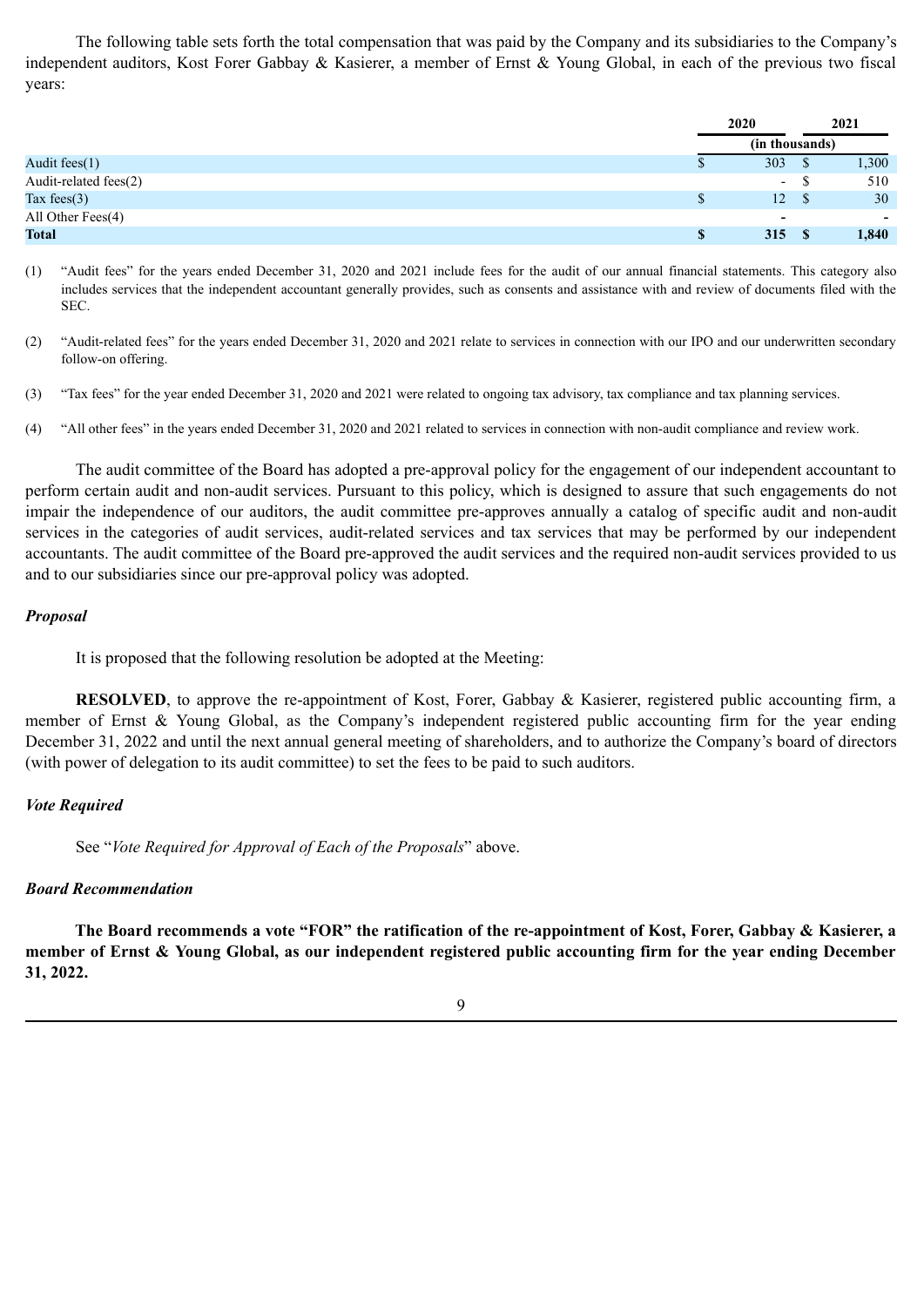### **PRESENTATION AND DISCUSSION OF AUDITED CONSOLIDATED FINANCIAL STATEMENTS**

In addition to considering the foregoing agenda items at the Meeting, we will also present our audited consolidated financial statements for the fiscal year ended December 31, 2021. A copy of the Annual Report, including the audited consolidated financial statements for the year ended December 31, 2021, is available for viewing and downloading on the SEC's website at www.sec.gov as well as on the "*Investor Relations*" section of our Company's website at https://investors.globale.com.

#### **OTHER BUSINESS**

The Board is not aware of any other matters that may be presented at the Meeting other than those described in this proxy statement. If any other matters do properly come before the Meeting, including the authority to adjourn the Meeting pursuant to Article 30 of the Company's Articles of Association, it is intended that the persons named as proxies will vote, pursuant to their discretionary authority, according to their best judgment in the interest of the Company.

#### **ADDITIONAL INFORMATION**

Our Annual Report filed with the SEC on March 28, 2022, is available for viewing and downloading on the SEC's website at www.sec.gov as well as under the Investor Relations section of the Company's website at https://investors.globale.com.

The Company is subject to the information reporting requirements of the Exchange Act applicable to foreign private issuers. The Company fulfills these requirements by filing reports with the SEC. The Company's filings with the SEC are available to the public on the SEC's website at www.sec.gov. As a foreign private issuer, the Company is exempt from the rules under the Exchange Act related to the furnishing and content of proxy statements. The circulation of this proxy statement should not be taken as an admission that the Company is subject to those proxy rules.

> By Order of the Board of Directors, Amir Schlachet Chairperson of the Board of Directors

Dated: May 17, 2022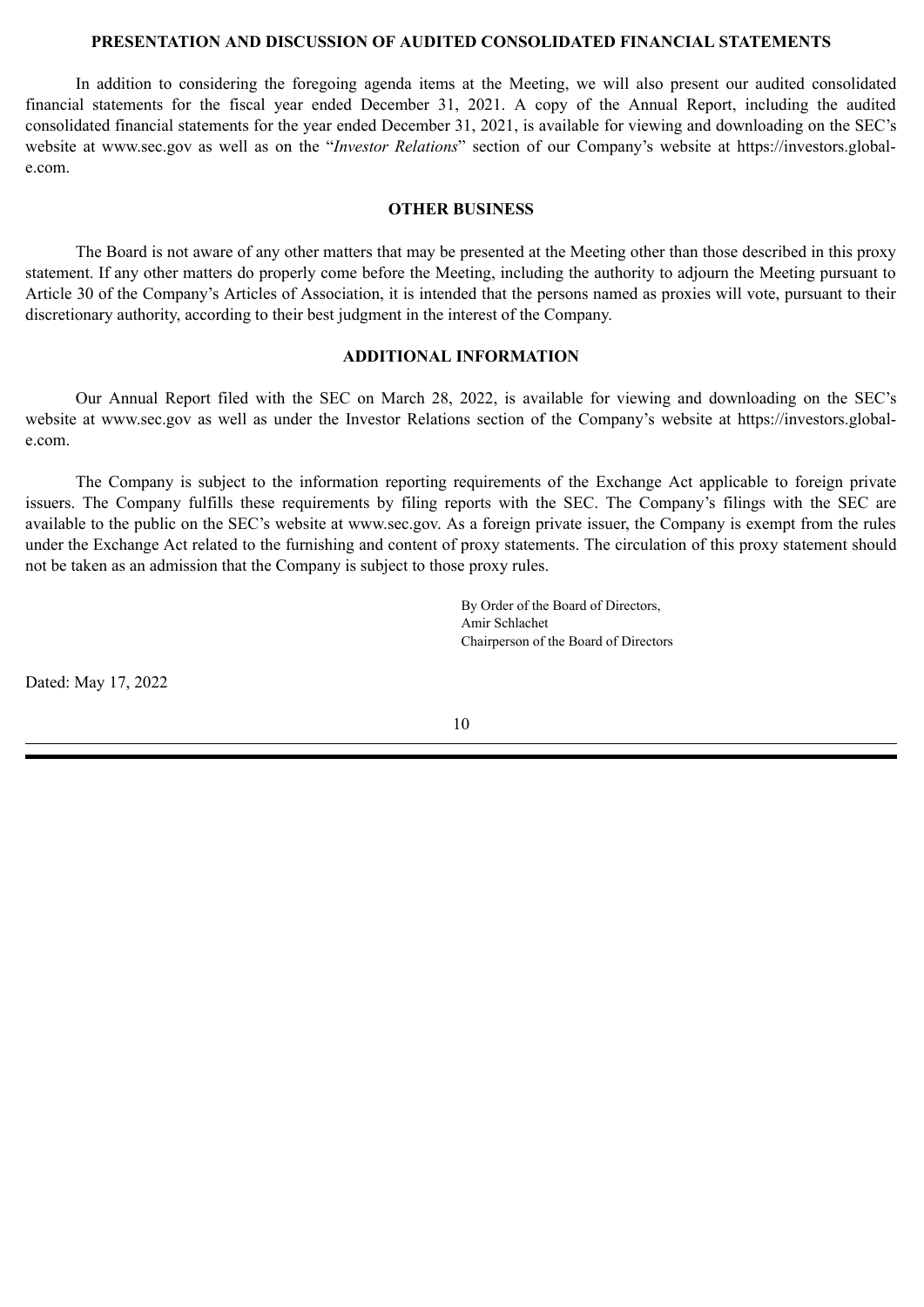<span id="page-16-0"></span>*GLOBAL-E ONLINE LTD. 9 HAPSAGOT STREET PETAH-TIKVA 4951041, ISRAEL*



**VOTE BY INTERNET - www.proxyvote.com or scan the QR Barcode above** Use the Internet to transmit your voting instructions and for electronic delivery of information. Vote by 11:59 P.M. ET on June 20, 2022. Follow the instructions to obtain your records and to create an electronic voting instruction form.

#### **ELECTRONIC DELIVERY OF FUTURE PROXY MATERIALS**

If you would like to reduce the costs incurred by our company in mailing proxy materials, you can consent to receiving all future proxy statements, proxy cards and annual reports electronically via e-mail or the Internet. To sign up for electronic delivery, please follow the instructions above to vote using the Internet and, when prompted, indicate that you agree to receive or access proxy materials electronically in future years.

#### **VOTE BY PHONE - 1-800-690-6903**

Use any touch-tone telephone to transmit your voting instructions. Vote by 11:59 P.M. ET on June 20, 2022. Have your proxy card in hand when you call and then follow the instructions.

### **VOTE BY MAIL**

Mark, sign and date your proxy card and return it in the postage-paid envelope we have provided or return it to Vote Processing, c/o Broadridge, 51 Mercedes Way, Edgewood, NY 11717.

TO VOTE, MARK BLOCKS BELOW IN BLUE OR BLACK INK AS FOLLOWS:

| D86859-1                                             | .)RDS<br>FOR<br>RE)<br>НĽ<br>D<br>TON<br>YOUR<br>`}R⊺    |
|------------------------------------------------------|----------------------------------------------------------|
|                                                      | <b>THIS</b><br>5 PORTION ONLY<br>) RETURN<br>7F.<br>`ANL |
| THE BROWLO ARE TO VILLED ONLY WHEN CLONED AND BATED. |                                                          |

#### **THIS PROXY CARD IS VALID ONLY WHEN SIGNED AND DATED.**

**The Board of Directors recommends you vote FOR the following:**

1. To re-elect each of Amir Schlachet, Miguel Angel Parra and Iris Epple-Righi as Class I directors, to hold office until the close of the Company's annual general meeting of shareholders in 2025, and until their respective successors are duly elected and qualified.

| Nominees:              | For | Against | Abstain |
|------------------------|-----|---------|---------|
| 1a. Amir Schlachet     |     |         |         |
| 1b. Miguel Angel Parra |     |         |         |
| 1c. Iris Epple-Righi   |     |         |         |

#### **The Board of Directors recommends you vote FOR the following proposal:**

2. To approve the re-appointment of Kost, Forer, Gabbay & Kasierer, registered public accounting firm, a member of Ernst & Young Global, as the Company's independent registered public accounting firm for the year ending December 31, 2022 and until the next annual general meeting of shareholders, and to authorize the Company's board of directors (with power of delegation to its audit committee) to set the fees to be paid to such auditors.

**For Against Abstain** ☐ ☐ ☐

Please sign exactly as your name(s) appear(s) hereon. When signing as attorney, executor, administrator, or other fiduciary, please give full title as such. Joint owners should each sign personally. All holders must sign. If a corporation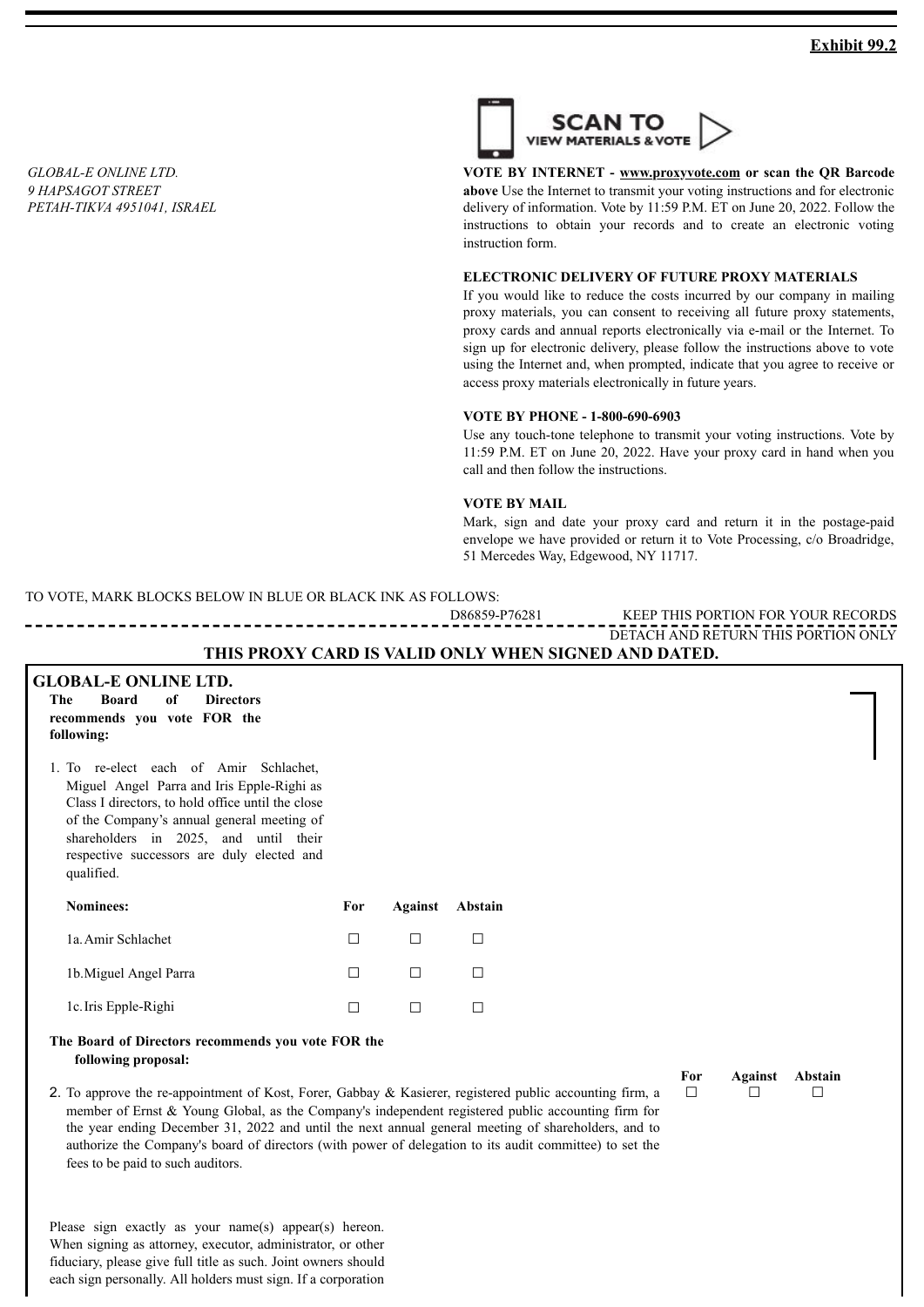| or partnership, please sign in full corporate or partnership<br>name by authorized officer. |  |  |                          |      |
|---------------------------------------------------------------------------------------------|--|--|--------------------------|------|
|                                                                                             |  |  |                          |      |
| Signature [PLEASE SIGN WITHIN Date<br>BOX]                                                  |  |  | Signature (Joint Owners) | Date |